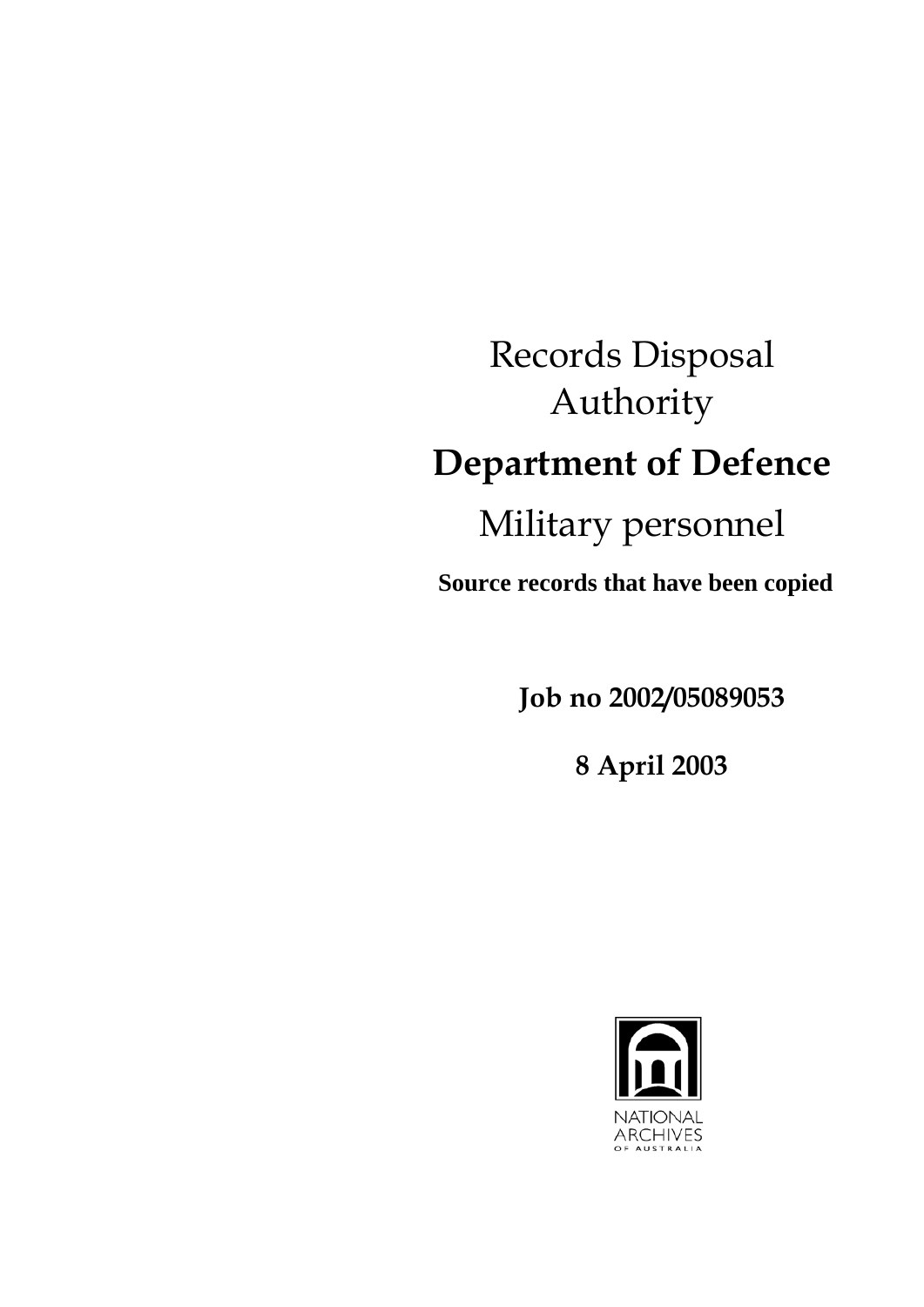©Commonwealth of Australia 2003

This work is copyright. Apart from any use as permitted under the *Copyright Act 1968,* no part may be reproduced by any process without prior written permission from the National Archives of Australia. Requests and inquiries concerning reproduction and rights should be directed to the Publications Manager, National Archives of Australia, PO Box 7425, Canberra BC ACT 2610, Australia.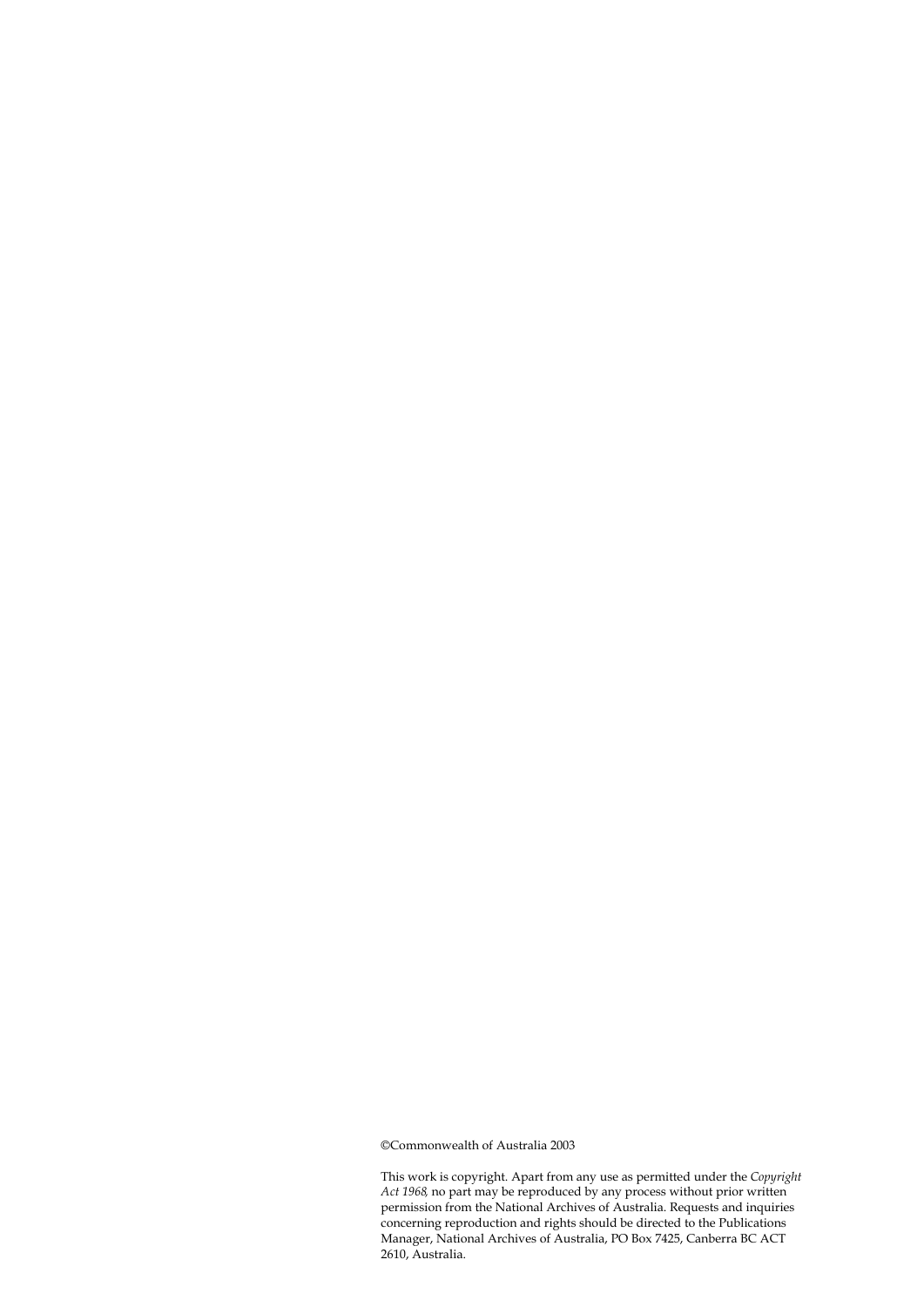#### **CONTENTS**

| <b>INTRODUCTION</b>                        | 5  |
|--------------------------------------------|----|
| Definitions                                | 5  |
| Amendment and variations to this Authority | 5  |
| <b>CONTACT INFORMATION</b>                 | 5  |
| <b>EXCLUSIONS</b>                          | 6  |
| <b>CONDITIONS</b>                          | 6  |
| Application                                | 6  |
| Copying standards                          | 6  |
| Copying process management                 | 6  |
| Maintenance of copies                      | 7  |
| Access to copies                           | 7  |
| Electronic systems and reporting           | 7  |
| Disposal and management of source records  | 8  |
| <b>SPECIFIC CONDITIONS</b>                 | 8  |
| <b>AUTHORISATION</b>                       | 9  |
| SUPERSEDED DISPOSAL AUTHORITIES            | 10 |
| <b>APPLICATION OF THIS AUTHORITY</b>       | 11 |
| <b>CLASSES</b>                             | 13 |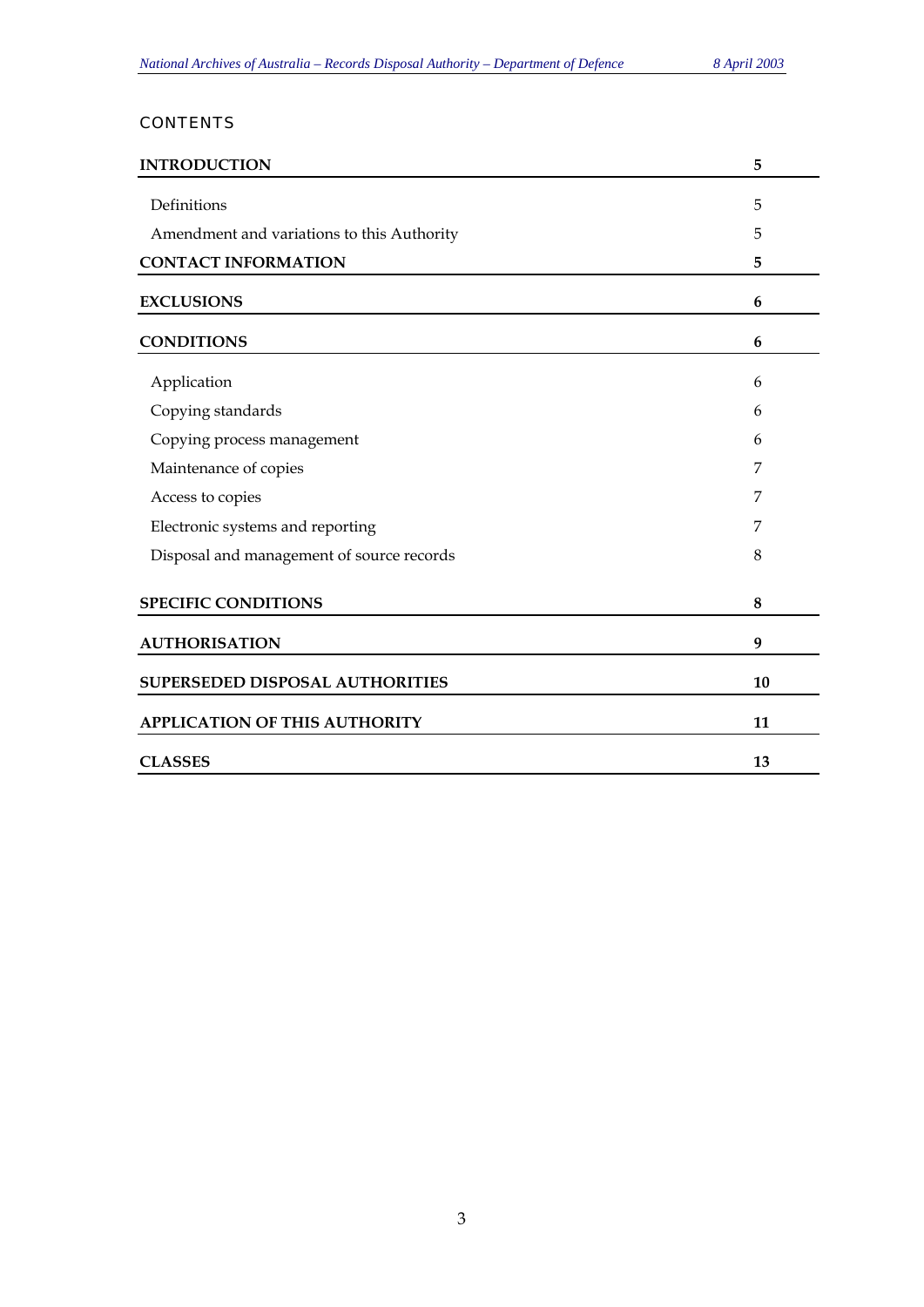[This page left blank intentionally]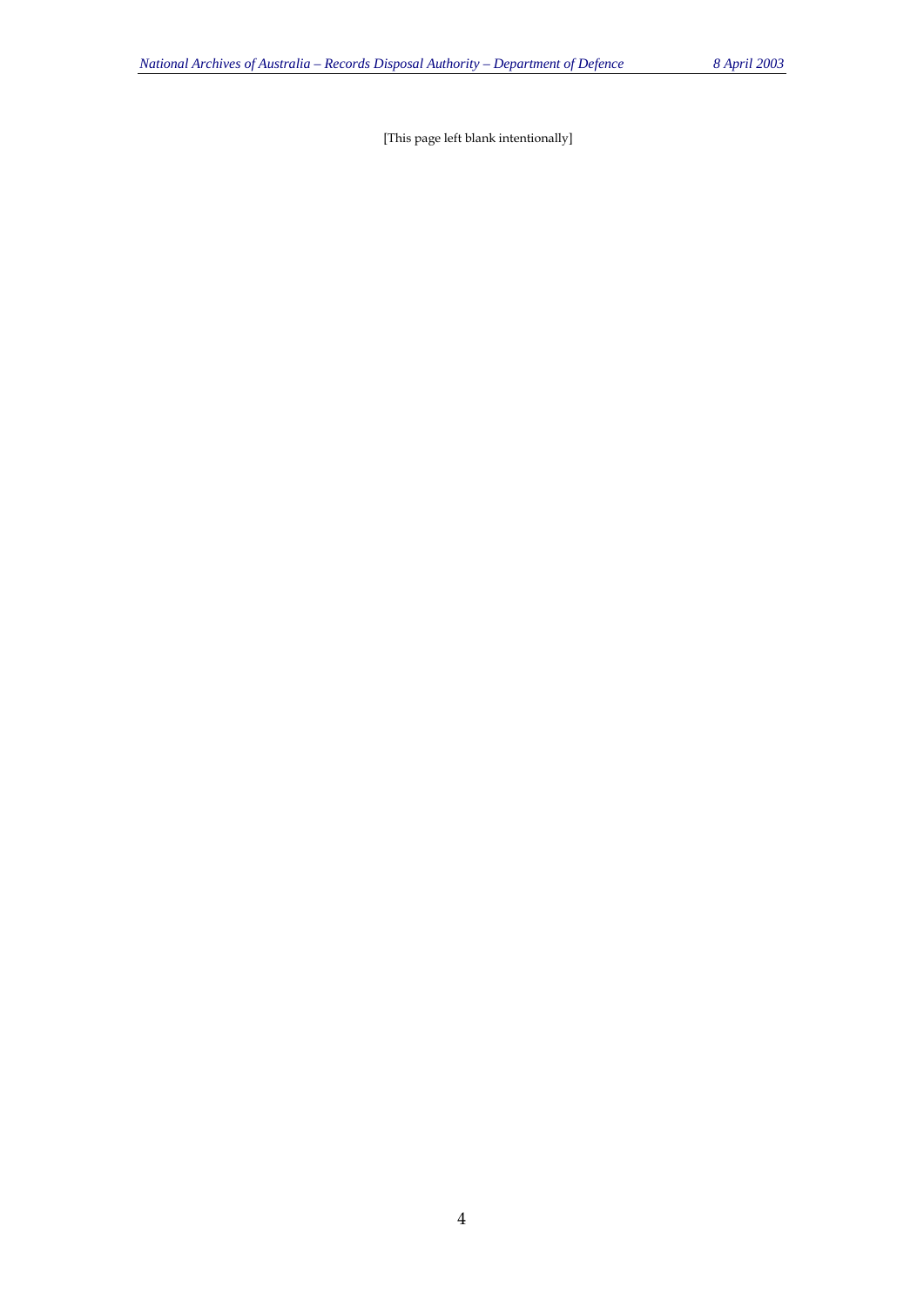#### INTRODUCTION

The object of the authority is to:

- permit the destruction of records, in certain categories, that for all intents and purposes have been made redundant by the production and use of acceptable copies managed to adequate recordkeeping standards; and/or
- prohibit the destruction of other classes of records.

When the originals are destroyed (if not before, in some cases) the copies will become the principal record of the matters concerned, so it is essential to ensure that the copies have the authenticity, integrity, reliability and useability necessary to substitute for the original source records. Some of the copies will need to be retained for lengthy periods or, in some cases, indefinitely as national archives. The National Archives of Australia has identified exclusions and attached conditions to the use of the authority to help ensure that the agency's copying activities and destruction of source records are undertaken in a controlled and accountable fashion, and with minimum risk to the Commonwealth and the public.

This authority does not apply to records created electronically and subsequently migrated or copied.

#### **Definitions**

In this authority *source records* means the original paper records or documents that have been copied.

*Recordkeeping system* means an information system, which captures, manages and provides access to records through time (equivalent to *records system* as defined by ISO 15489.)

#### **Amendment and variations to this authority**

The National Archives must approve all amendments or variations to the classes in this authority. Officers who have difficulty using the authority should approach the agency Records Manager. If there are problems with the application of the authority that cannot be resolved by the agency, the Records Manager should contact the National Archives.

#### **CONTACT INFORMATION**

Enquiries about this disposal authority should be directed to the Canberra Office of the National Archives of Australia: Queen Victoria Terrace Tel: (02) 6212 3610 Parkes ACT 2600 PO Box 7425 **Email:** recordkeeping@naa.gov.au Canberra BC ACT 2610 Website: www.naa.gov.au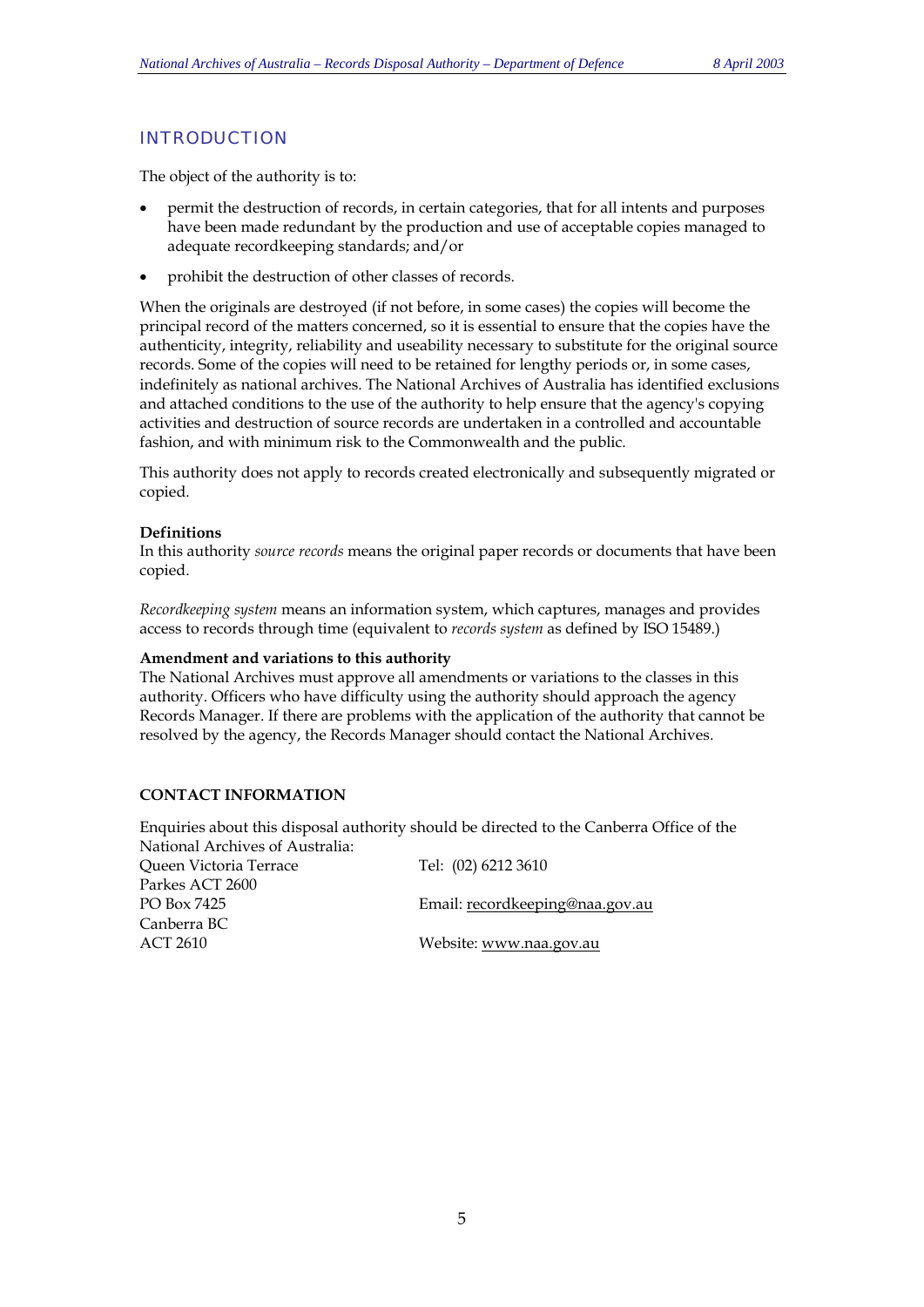#### EXCLUSIONS

- 1. Where permission is given to destroy records described in the classes annexed to this authority, this authority does not cover the disposal of source records where:
	- 1.1. there is a legal requirement to keep or retain the records in that particular form;
	- 1.2. they are required, or likely to be required, for a current or pending court action, government inquiry or investigation, or they are the subject of a current application for access under Freedom of Information, Archives or other relevant legislation;
	- 1.3. there is a government policy or directive not to destroy them;
	- 1.4. the National Archives has issued a notice that specifically prohibits their disposal in a particular form or medium (for example, their original form) or calls for their retention in that form;
	- 1.5. the copies are generated for convenience of reference only and do not meet accepted standards of adequate recordkeeping; or
	- 1.6. they are on loan to the agency from the custody of the National Archives. The National Archives requires loaned records to be returned in the same form and condition unless otherwise agreed.

#### **CONDITIONS**

#### **1. Application**

- 1.1. The disposal authority may only be applied:
	- 1.1.1. by the agency, or the agency with current functional responsibility for the records concerned, or their authorised agents;
	- 1.1.2. in situations where the agency responsible for the source records, or its functional successors, made the copies for administrative or preservation purposes.
- 1.2. The National Archives may withdraw authorisation in cases of non-compliance, if warranted.

#### **2. Copying standards**

- 2.1. The agency must ensure that:
	- 2.1.1. all copies which are intended to replace source records have the degree of authenticity, integrity, reliability, and useability necessary to meet the identified purposes of the source records;
	- 2.1.2. the copies are complete and reproduce the information contained in the source records as accurately as possible; and
	- 2.1.3. the copies can be taken to be true copies.

#### **3. Copying process management**

- 3.1. The agency must ensure that:
	- 3.1.1. their copying programs are viable and appropriate to the circumstances, and the copying process selected must be suitable for the nature of the records to be copied, for example, if colour is essential for understanding the source records, the process must reproduce colour;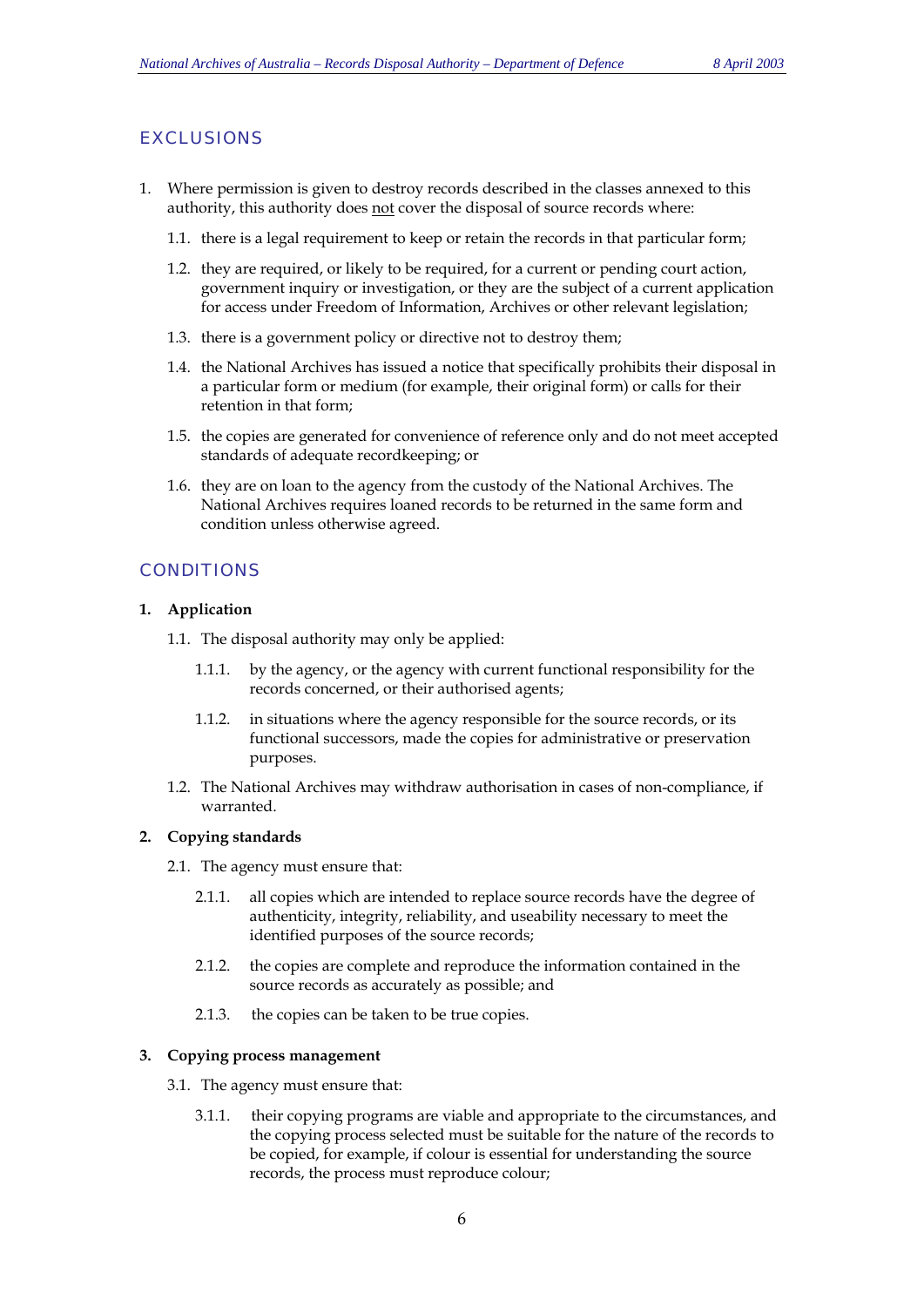- 3.1.2. all material intended to be copied is copied;
- 3.1.3. there is no or minimal damage to source records during copying, such as would compromise quality verification;
- 3.1.4. adequate quality control and verification procedures are in place and applied;
- 3.1.5. errors and defects in the copies made are corrected;
- 3.1.6. editorial notes or variations introduced through the copying process are identified so that it is clear they were not part of the source record;
- 3.1.7. sufficient documentation is kept to demonstrate that the methods used routinely produce accurate and reliable copies;
- 3.1.8. documentation is kept which identifies or describes the records that have been copied. Such documentation may consist of metadata at item, file or series level as appropriate, or statements in agency policies and procedures that define the categories of records approved for or normally subject to copying.

#### **4. Maintenance of copies**

- 4.1. The agency must ensure that:
	- 4.1.1. the copies are maintained in place of the source records for as long as required by any current disposal authority applying to the source records;
	- 4.1.2. the copies are captured into a recordkeeping system before the destruction of the source records proceeds;
	- 4.1.3. the copies are kept in accordance with relevant recordkeeping standards and guidelines promulgated by the National Archives for Commonwealth use. The management of copies generated before the introduction of particular standards and guidelines should comply to the extent possible. A copy under this Authority is an official record, which should be managed to the same standards as apply to any record;
	- 4.1.4. additional security copies, if produced, are controlled and documented so that they can be relied on in the event that they are needed.

#### **5. Access to copies**

- 5.1. The agency must ensure that measures are in place to:
	- 5.1.1. facilitate public access to records in accordance with the *Archives Act 1983* or other relevant legislation, including measures to restrict access to certain records where necessary; and
	- 5.1.2. prevent unauthorised alterations or additions to the copies.
- 5.2. For determining access to the first and subsequent generations of copies, the dates that normally would have applied to the source records shall be used.

#### **6. Electronic systems and reporting**

- 6.1. Where the copies are to be kept electronically, the agency must ensure that they have appropriate systems and strategies in place to maintain the records in an accessible condition for as long as required.
- 6.2. Upon written notice, agencies shall, within a timeframe that is reasonable in the circumstances, provide information to the National Archives about the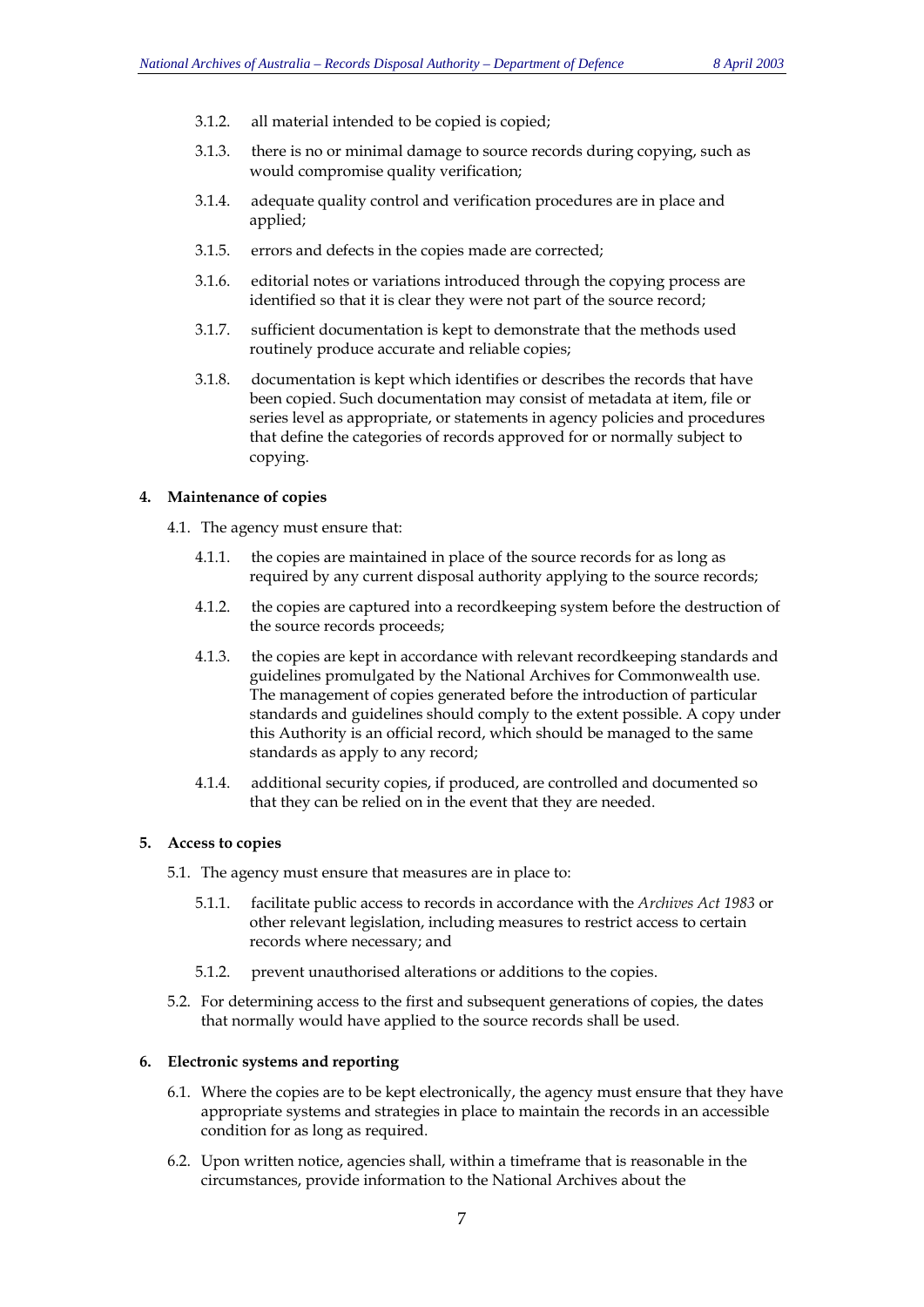recordkeeping systems used, or intended to be used, in relation to the records. This information will be used by the National Archives to assure itself that arrangements for maintaining the records are satisfactory. Agencies should be prepared to report on:

- 6.2.1. the type of system and equipment used;
- 6.2.2. storage media and environmental conditions;
- 6.2.3. backup arrangements;
- 6.2.4. measures to prevent unauthorised or accidental alteration;
- 6.2.5. measures to preserve record context, meaning and accessibility;
- 6.2.6. any other factors relevant to the future upkeep of the records.
- 6.3. The National Archives may seek full and free access to the records in agency custody, in accordance with the *Archives Act 1983*.
- 6.4. The agency will advise the National Archives as early as possible if, for some reason, it can no longer maintain the systems that support the records.

#### **7. Disposal and management of source records**

- 7.1. The agency must ensure that:
	- 7.1.1. the source records are not disposed of by means other than destruction (for example, transfer outside the Commonwealth) unless such disposal is required by law, or it is authorised by the National Archives, or it is a normal administrative practice of which the National Archives does not disapprove;
	- 7.1.2. where the source records are eligible for transfer to the National Archives, under National Archives custody policy, they are kept as they would normally have been kept in a recordkeeping system of the agency, to adequate standards;
	- 7.1.3. they keep documentation that adequately identifies the types and ranges of records they destroy after copying.
- 7.2. Where the authority authorises the destruction of some original paper-based source records but not others, there may be a need for the agency to maintain hybrid paper/electronic files.
- 7.3. The agency shall contact the National Archives if, after the issue of the authority, it considers that source records permitted to be destroyed under this authority are worth keeping because:
	- 7.3.1. they possess a high level of social or historical significance or utility; or
	- 7.3.2. they are the subject of a disposal freeze and adverse implications have been identified as a consequence of their destruction.

#### SPECIFIC CONDITIONS

There may be specific conditions that apply to a disposal authority that relate only to the records described in the authority. In this case, the conditions may be found in the section of the authority, titled *Application of this Authority* which appears immediately before the disposal classes.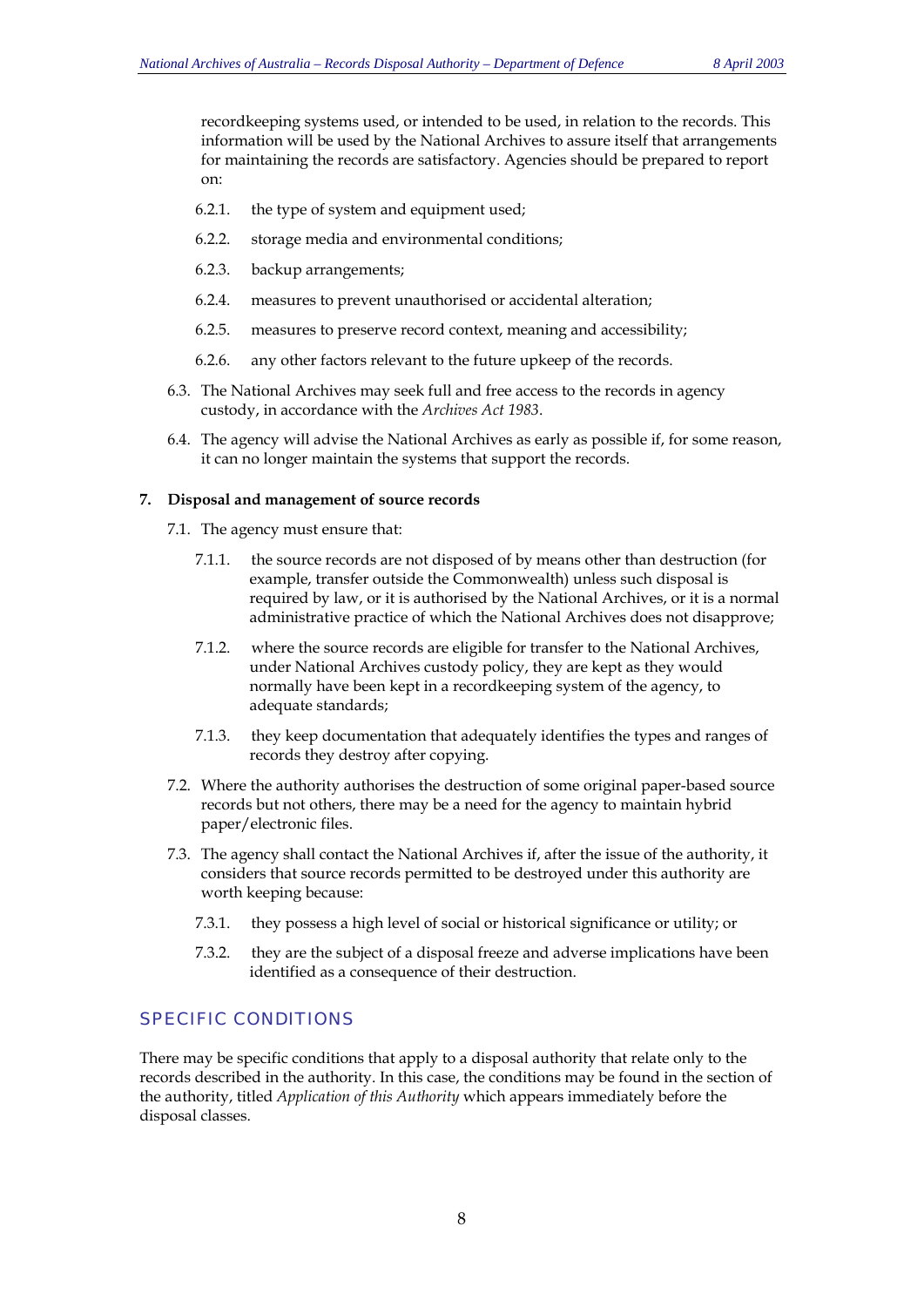#### **RDA Job Number 2002/05089053**

#### AUTHORISATION

#### **RECORDS DISPOSAL AUTHORITY**

| Person to whom notice of<br>authorisation is given: |                                                                                                                                                                                                                                                          | Secretary<br>Department of Defence<br><b>Russell Offices</b><br>Canberra<br>ACT 2600 |
|-----------------------------------------------------|----------------------------------------------------------------------------------------------------------------------------------------------------------------------------------------------------------------------------------------------------------|--------------------------------------------------------------------------------------|
|                                                     |                                                                                                                                                                                                                                                          |                                                                                      |
| Purpose:                                            | AUTHORISES ARRANGEMENTS FOR THE DISPOSAL OF<br>RECORDS IN ACCORDANCE WITH SECTION 24(2)(b) OF<br>THE ARCHIVES ACT 1983                                                                                                                                   |                                                                                      |
|                                                     |                                                                                                                                                                                                                                                          |                                                                                      |
| Application:                                        | The authority either permits or prohibits the early destruction of<br>certain classes of original paper-based source records for the<br>Department of Defence military personnel function subject to the<br>exclusions and conditions of this authority. |                                                                                      |

This authorisation applies to only the disposal of the records described on the authority in accordance with the disposal action specified on the authority. The authority will apply only if disposal takes place with the consent of the agency that is responsible at the time of disposal for the functions documented in the records concerned.

Authorising officer Date of issue: 8 April 2003 **National Archives of Australia** 

Date of amendment:

Venetia Beale Director Recordkeeping Implementation **Expiry date:**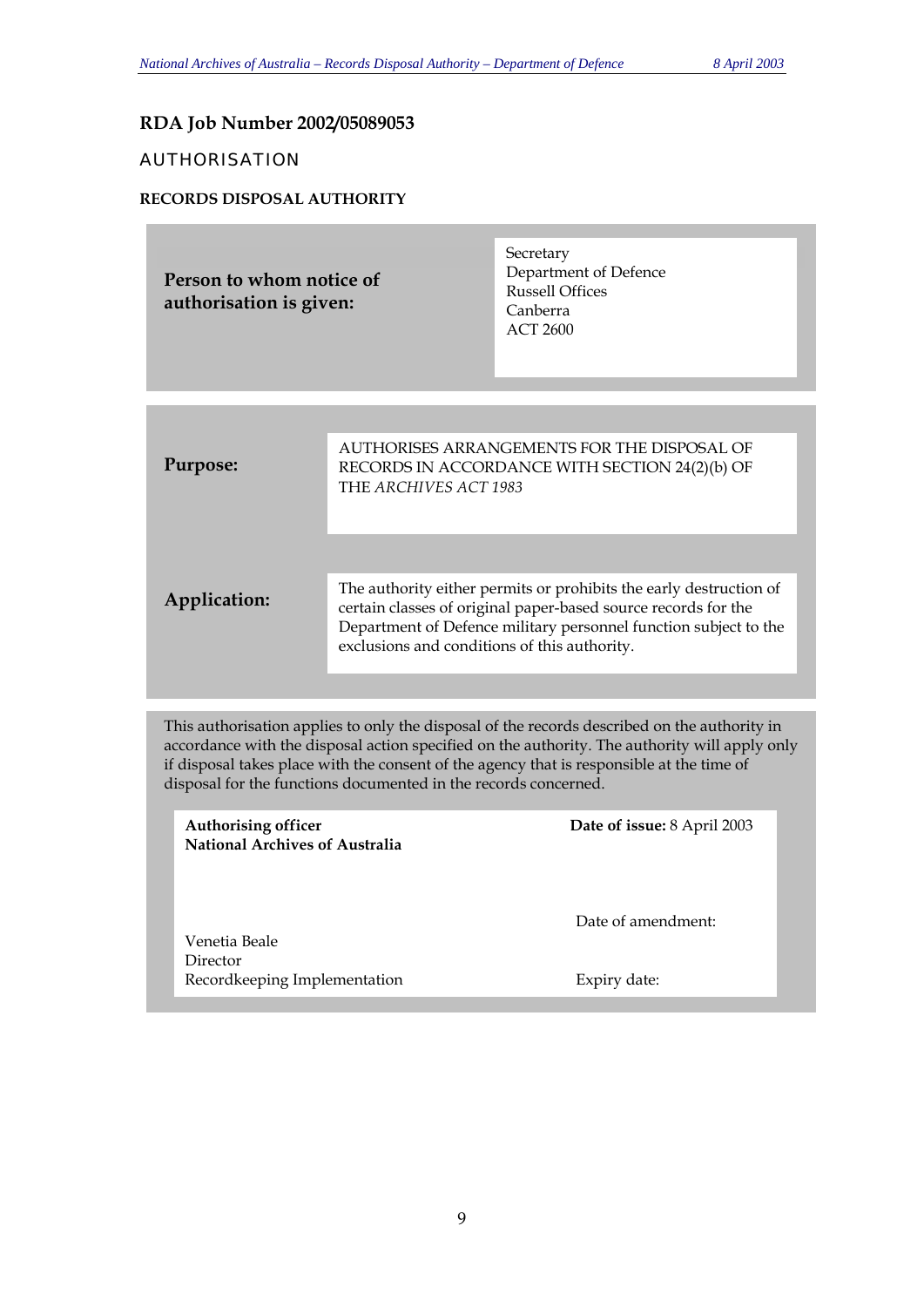#### SUPERSEDED DISPOSAL AUTHORITIES

This authority supersedes RDA No. 630 Soldier Career Management Agency, in relation to the classes of records covered by this authority.

The authority does not validate the unauthorised disposal of records carried out before the date of issue of this authority.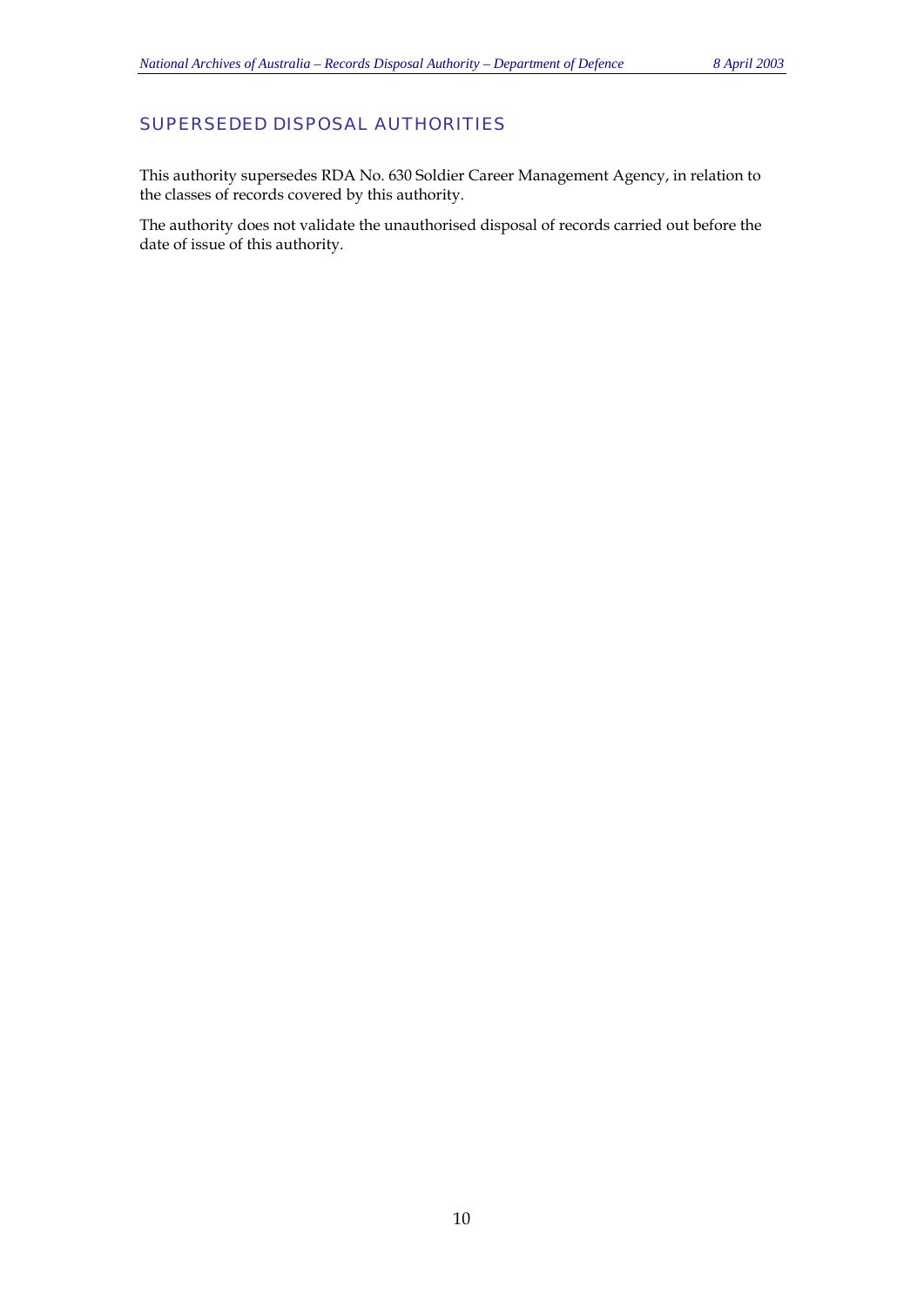#### APPLICATION OF THIS AUTHORITY

The classes identified in this disposal authority are supplementary in nature and can only be applied in relation to the Records Disposal Authority for the Department of Defence – Military personnel, job number 2002/04896824 issued 8 April 2003.

A decision has been taken, in consultation with relevant stakeholders, to maintain the original paper-based form of Defence service records prior to 1980. This decision is based on the high iconic value placed on groups of original paper-based records created prior to this date, particularly where service members were involved in war or war like operations.

In issuing the authority, the National Archives envisages the use of a wide range of copying processes and storage media where the substantive content, structure, and context of source records are reproduced, reformatted, or converted. The authority therefore covers, but is not limited to, document imaging and microform applications.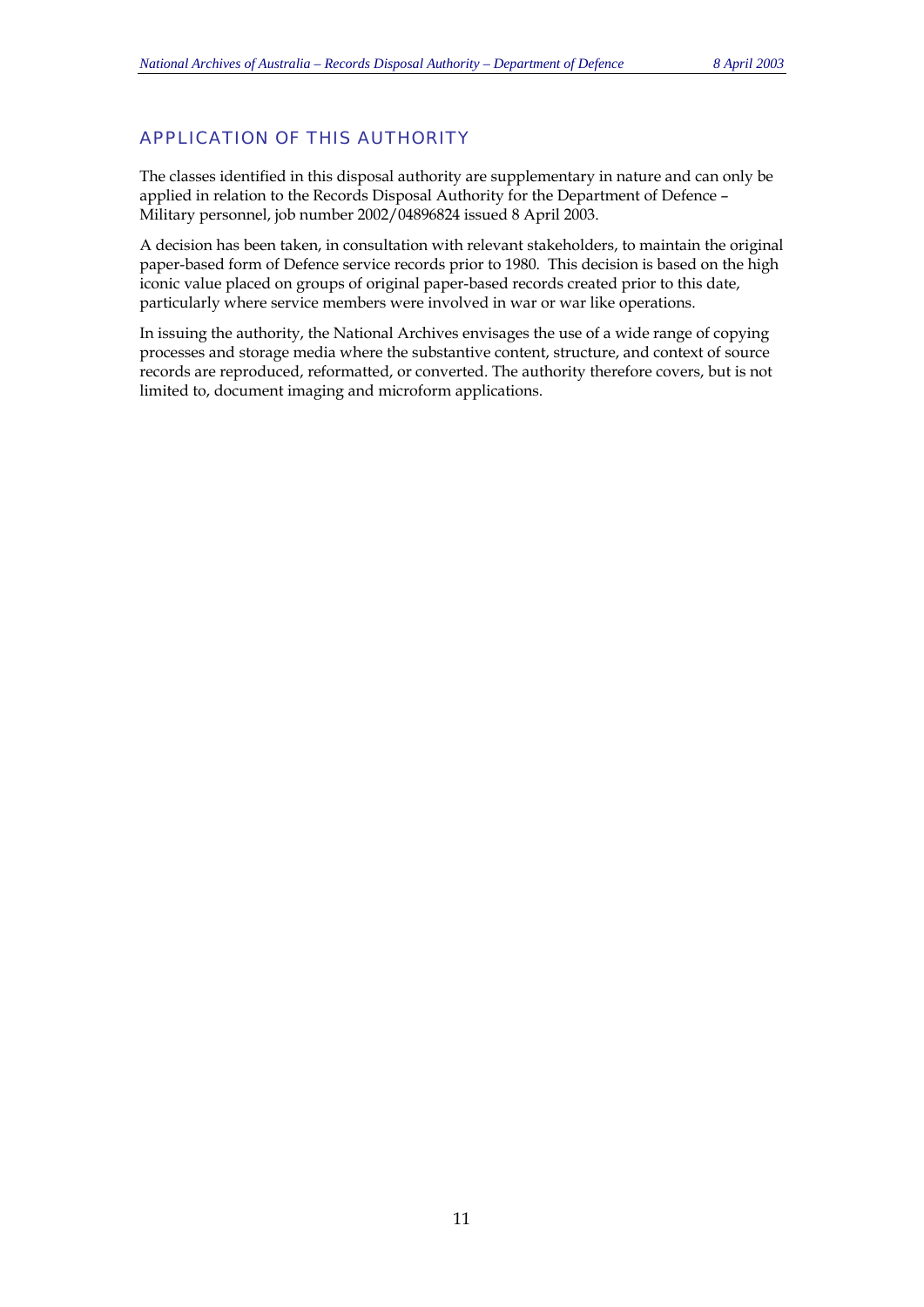[This page left blank intentionally]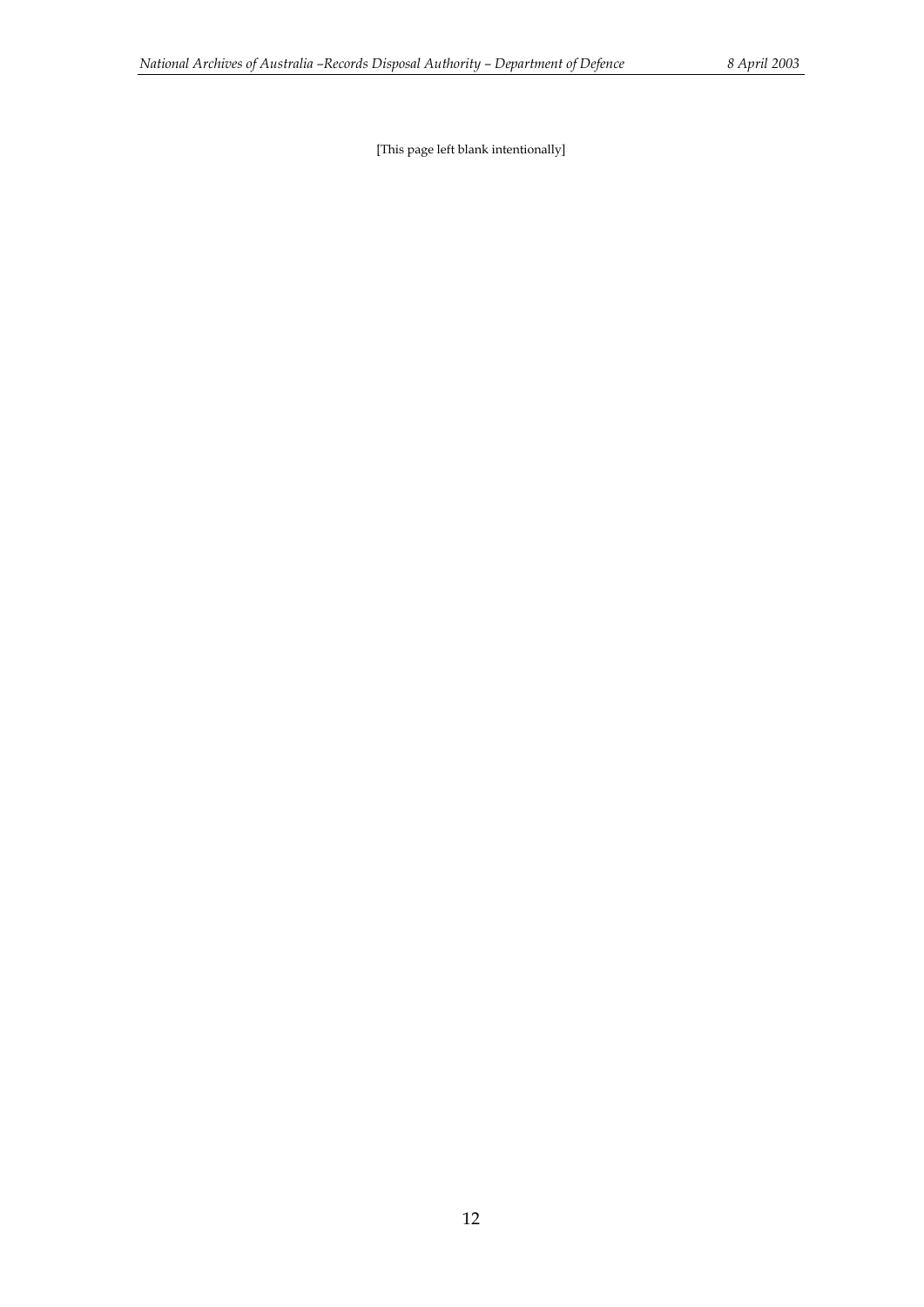personnel.

## **MILITARY PERSONNEL**

The function of managing all service members, accredited representatives, reservists and national service members from recruitment to final discharge. Also includes managing deployed civilians (in support of operations) for disciplinary misconduct and honours and awards. Activities include career management, postings, promotions, reclassification, recruiting, appointment and enlistment, discharge and transfers, honours and awards, disciplinary misconduct, pay, entitlements and allowances, travel, superannuation and retirement benefits, grievances, casualties, non-compensable occupational rehabilitation and leave.

For civilian personnel, use *PERSONNEL.*  For:

- civilians deployed in support of military operations, except for Disciplinary Misconduct, Honours and Awards, and Registering
- managing medical and dental matters
- managing psychological matters
- conduct of accident investigations
- military training and education policy and programs
- members' and families' welfare
- members' compensation claims and compensable rehabilitation
- conduct of inquests, inquiries and investigations
- management of Defence Force Cadets, and
- Australian Defence Force structure

do not use *MILITARY PERSONNEL*. Use other current disposal authorities as appropriate.

#### *Copied Source Records*

| <b>Entry</b> | <b>Description of Records</b>                                                                        | <b>Disposal Action</b>                                                                                                                                   |
|--------------|------------------------------------------------------------------------------------------------------|----------------------------------------------------------------------------------------------------------------------------------------------------------|
| 4645         | Original paper-based attestation forms that are classed as<br>national archives.                     | Do not destroy.                                                                                                                                          |
|              | (Date range: 1901 - )                                                                                | Retain in original<br>paper-based form in<br>accordance with<br>records disposal<br>authority for the<br>Department of<br>Defence military<br>personnel. |
| 4646         | Original paper-based Department of Defence service<br>records that are classed as national archives. | Do not destroy.                                                                                                                                          |
|              | (Date range: 1901 - 1980)                                                                            | Retain in original<br>paper-based form in<br>accordance with<br>records disposal<br>authority for the<br>Department of<br>Defence military               |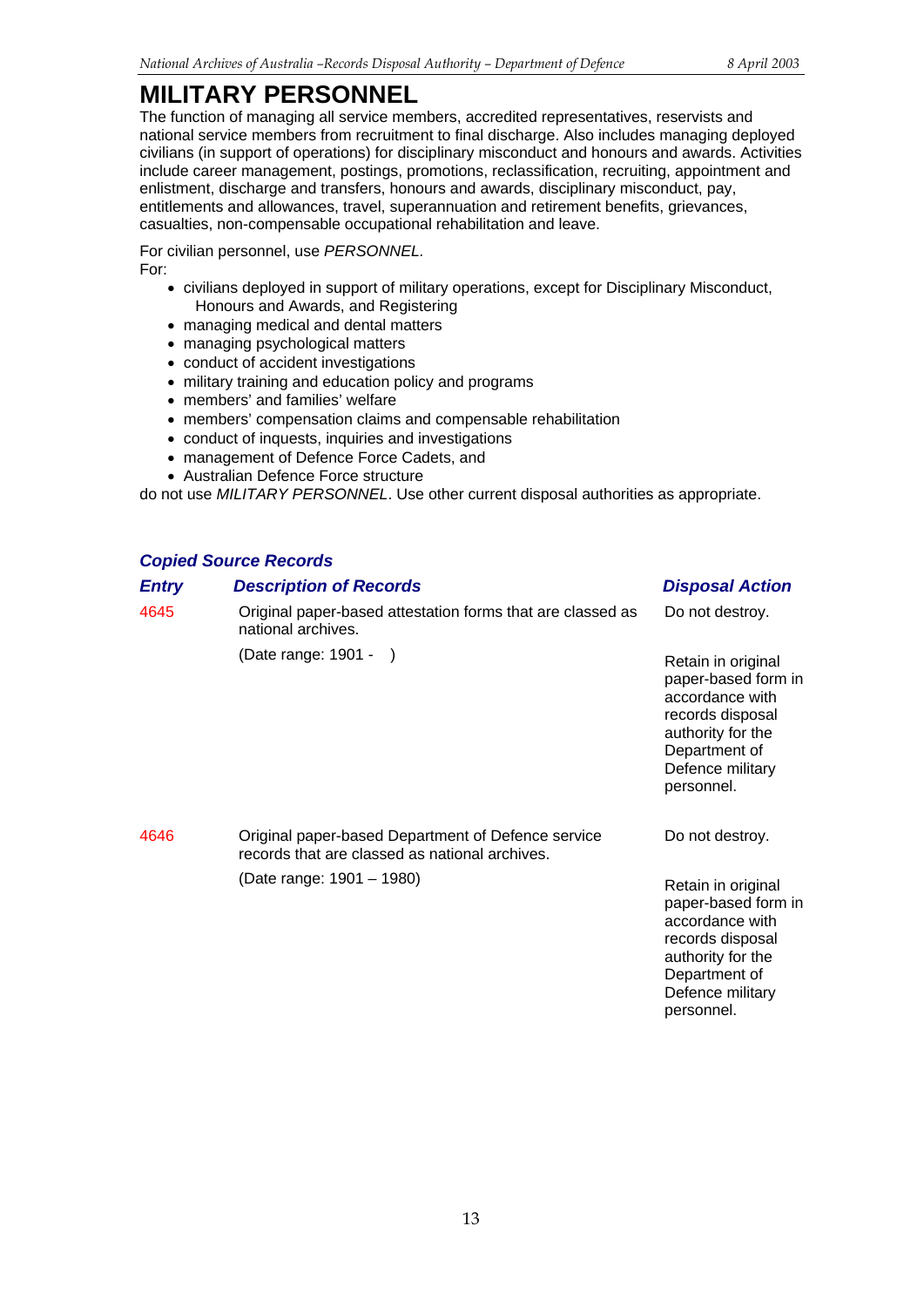## **MILITARY PERSONNEL**

The function of managing all service members, accredited representatives, reservists and national service members from recruitment to final discharge. Also includes managing deployed civilians (in support of operations) for disciplinary misconduct and honours and awards. Activities include career management, postings, promotions, reclassification, recruiting, appointment and enlistment, discharge and transfers, honours and awards, disciplinary misconduct, pay, entitlements and allowances, travel, superannuation and retirement benefits, grievances, casualties, non-compensable occupational rehabilitation and leave.

For civilian personnel, use *PERSONNEL.*  For:

- civilians deployed in support of military operations, except for Disciplinary Misconduct, Honours and Awards, and Registering
- managing medical and dental matters
- managing psychological matters
- conduct of accident investigations
- military training and education policy and programs
- members' and families' welfare
- members' compensation claims and compensable rehabilitation
- conduct of inquests, inquiries and investigations
- management of Defence Force Cadets, and
- Australian Defence Force structure

do not use *MILITARY PERSONNEL*. Use other current disposal authorities as appropriate.

#### *Copied Source Records – Continued*

#### *Entry Description of Records Disposal Action*

4647 Original paper-based Defence Service records that are classed as national archives except for:

- attestation forms
- certificates of death on service or other official death certificates

4648 All original paper-based certificates of death on service or

other official death certificates.

(Date range: 1901 - )

(Date range: 1981 - )

**Destruction** authorised.

Retain and manage copies as national archives in accordance with records disposal authority for the Department of Defence military personnel.

Do not destroy.

Retain in original paper-based form as national archives or temporary records in accordance with records disposal authority for the Department of Defence military personnel.